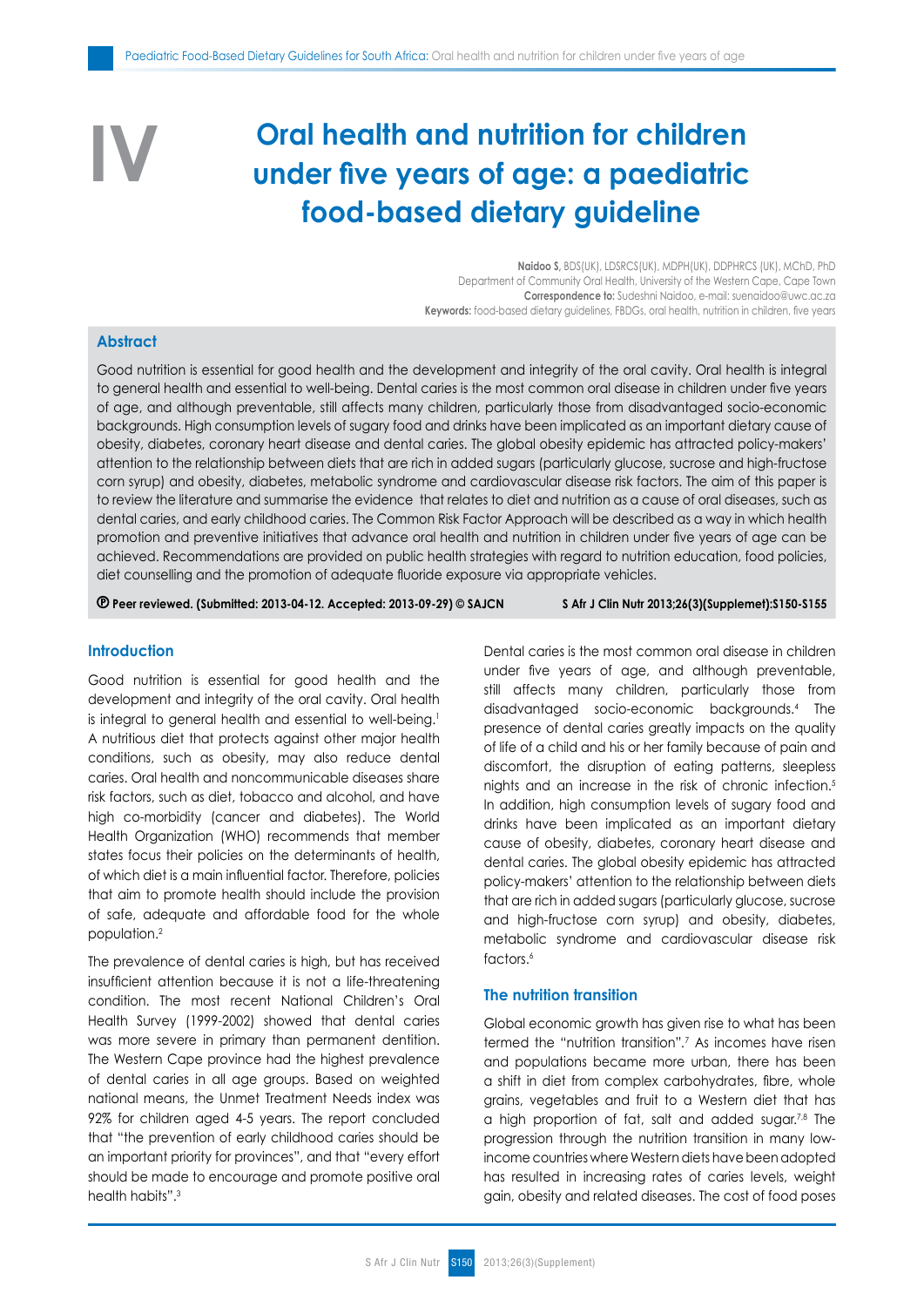a significant barrier to many consumers trying to balance good nutrition with affordability, and consequently diets consist mainly of cheap, highly processed food and drink (soft drinks and fruit juice), sugar, sweets and ready-to-eat cereals. Over the past 50 years, sugar consumption has tripled worldwide.<sup>9</sup> It is important to distinguish between sugar that is naturally present in vegetables, fruit, grains and milk for oral health and general health purposes (as evidence shows that these foods are not associated with dental caries), and sugar that is added.<sup>10</sup> Published research has examined the association between key risk factors and the development of dental caries crosssectionally and longitudinally.<sup>11</sup> However, little is known of the vertical interaction in the paradigm between molecular impact and psychosocial impact in developing countries, and particularly within and between ethnically diverse or disadvantaged, impoverished populations.

# **Sugar, sugar-sweetened beverages, health and oral health in children**

Literature from a growing body of epidemiological evidence, including human observational and intervention studies, animal experiments and experimental laboratory studies, has shown that sugar is the principal cause of dental caries,10,12-14 and is a threat to oral health from infancy into old age.13 There is no good evidence, with the exception of lactose, that the cariogenicity of the different sugars, such as sucrose, glucose and fructose, varies.15 Population studies have shown that there is a low risk of developing dental caries from consuming starch-rich staple food, without the addition of sugar. Starchy staple food is of little importance in the development of caries. Cooked staple starchy food, such as rice, potatoes and bread, is of low cariogenicity in humans. The cariogenicity of uncooked starch is very low.10,16 In general, people who consume high-starch, low-sugar diets experience caries less often than those who consume low-starch, high-sugar diets.10

In addition to the harmful effects on the teeth, experimental, epidemiological and intervention studies have shown that sugar consumption and, in particular, fructose, induces all the diseases associated with metabolic syndrome,<sup>17</sup> such as obesity, hypertension, high triglyceride levels, insulin resistance and diabetes from increased liver glucose production.<sup>12,18-20</sup> Lustig, Schmidt and Brindis<sup>21</sup> consider that fructose exerts a toxic effect on the liver, similar to that of alcohol. The harmful effect of added sugars, such as high-fructose corn syrup and sucrose, has led to requests to regulate and tax products with high levels of those sugars. The effect of an excess intake of sugar on nutrient adequacy is of concern. Soft drinks, sugar and sweets are more likely to have a negative impact on diet quality. Johnson et al showed a direct relationship between an energy-dense, low-fibre, high-fat dietary pattern and increased obesity in childhood in a prospective study.22

Experimental, epidemiological and intervention studies have suggested that sucrose and other free sugars contribute to the development of chronic diseases, including the global epidemic of weight gain and obesity.12,18,19,22 (The term "free sugars" includes sugar added by manufacturers, cooks or consumers, as well as sugar that is present in fruit juices, honey and syrups.) Consensus international and national guidelines already exist on the need to reduce sugar consumption.<sup>12</sup> Governments should develop strategies to implement the recommendations of the report of the joint WHO/ Food and Agricultural Organization of the United Nations expert consultation on diet and the prevention of chronic diseases. They should also support food-based dietary guidelines (FBDGs).10

Sugar-sweetened beverages contain added caloric sweeteners, such as sucrose, high-fructose corn syrup or fruit juice concentrates. They include soft drinks, carbonated soft drinks, fruit juices, sports drinks, energy and vitamin drinks, sweetened iced tea, cordials, squashes and lemonade,<sup>23</sup> and contribute from 35% to more than 50% to the total intake of added sugar in some children's diets.24 Dental erosion is the chemical dissolution of dental hard tissue by extrinsic and intrinsic acid without bacterial involvement,25 and if not controlled, can result in severe tooth surface loss, tooth sensitivity and poor aesthetics.<sup>26</sup> Dental erosion is commonly associated with the frequent intake of sugar-sweetened beverages,<sup>27</sup> which weakens the integrity of the tooth and increases caries risk. The prevalence of dental erosion is associated with dietary factors.28-30 Malik et al found that the use of vitamin C supplements, frequency of the use of fizzy drinks and the consumption of fruit syrup from a feeding bottle at bedtime or during naps by babies significantly increased the prevalence of erosion. They reported that in a survey of 3.5- to 4.5-year-old children who drank carbonated drinks on most days of the week, 22% had erosion, compared to only 8% of children who consumed this type of drink less often.30

A higher intake of soft drinks has been associated with a lower intake of milk, calcium and other nutrients, greater energy intake and body weight, and less desirable health indices.<sup>29-32</sup> Ludwig et al<sup>33</sup> showed that for each additional serving of sugar-sweetened drink that was consumed, body mass index and frequency of obesity increased. Evidence from systematic reviews and a meta-analysis of prospective studies has found a clear association between the consumption of sugar-sweetened beverages and the increased risk of developing type 2 diabetes<sup>34</sup> and cardiovascular disease.23,34 High regular consumption of sugar-sweetened beverages by young children is a risk indicator for dental caries in the primary dentition.35-37 Overweight children appear to consume more sweet drinks than normal-weight children.<sup>38</sup>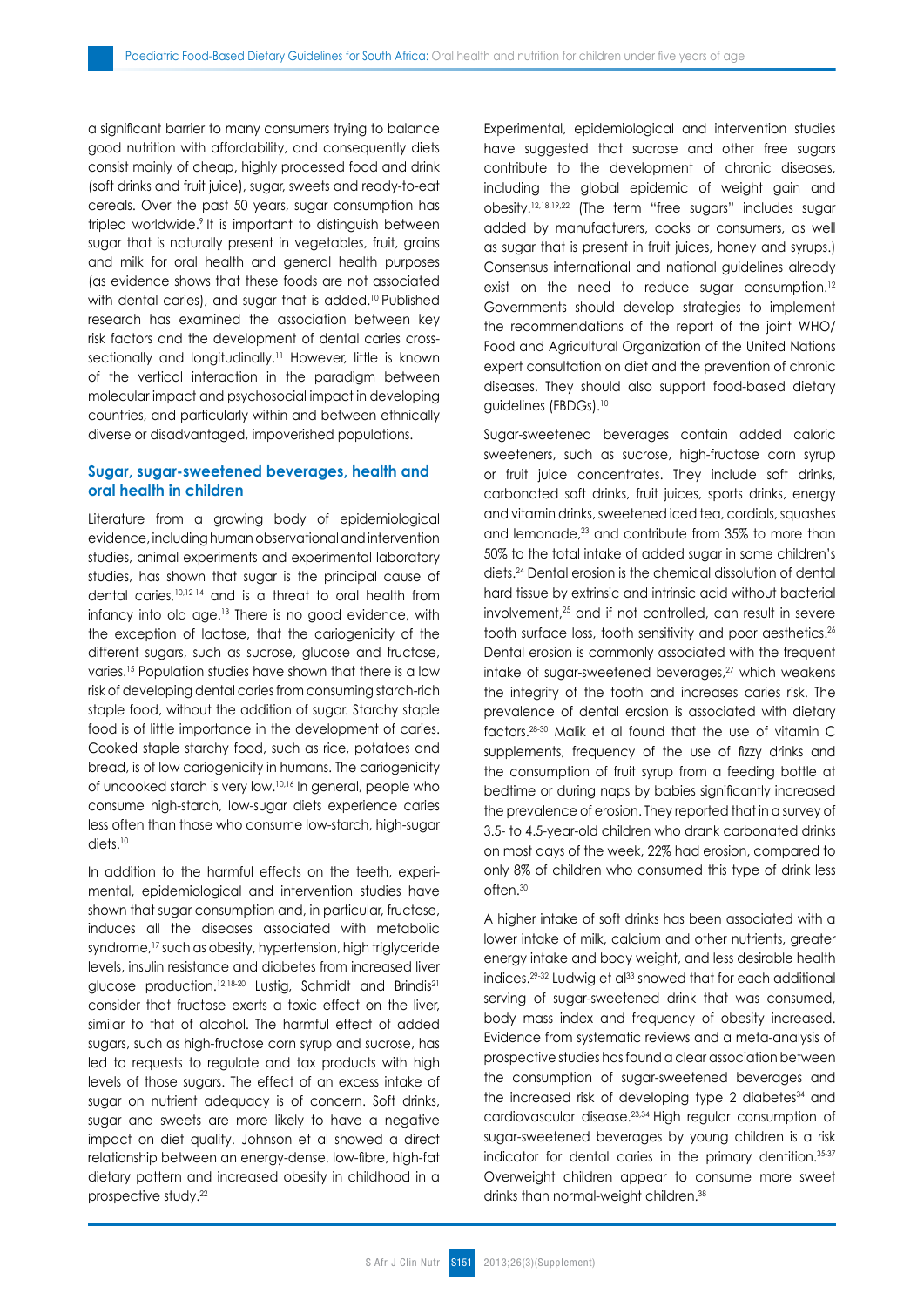In summary, there is evidence to show that high levels of sugar consumption lead to an increase in a number of chronic diseases, including dental caries. International recommendations suggest that sugar should provide less than 10% of total energy intake, or less than 60 g per person per day. This should be approximately 30 g/day in young children.10 The frequency of sugar-containing food and drinks should be limited to a maximum of four per day. When sugar is consumed more than four times a day, caries levels increase. Parents and caregivers needed to be alert to the presence of "hidden sugar", which is found in many processed and manufactured food and drink.<sup>10</sup>

#### **Sugar in baby foods and paediatric medicine**

Sugar should not be added to food or drink that is given to babies, as this can lead to tooth decay when the first teeth come through. Governments should set stringent codes of practice on the sugar content of commercial baby food. Paediatric medicine and medicine that is sold over the counter should not contain sugar. Health professionals should always check if a medicine contains sugar and prescribe or offer sugar-free alternatives, wherever possible. In addition, government control on advertising, including on the Internet, of sugar-rich items directed at children, needs to be implemented. Food manufacturers could produce low-sugar or sugar-free alternatives to products that are rich in free sugars, including baby drinks.10,12,13

## **The role of fluoride in caries prevention**

The role of fluoride in protecting teeth against dental caries is well established,39 and optimal exposure to fluoride remains the cornerstone of caries prevention. Exposure to fluoride alters the sugar-caries relationship. When there is good exposure to fluoride, sugar consumption is a moderate risk factor for caries. With widespread use of fluoride, sugar consumption still has a role to play in the prevention of caries, but this role is not as strong as it is without exposure to fluoride.10 At a biological level, fluoride promotes the remineralisation and inhibits the demineralisation of the tooth structure. The sustained presence of low concentrations of ionic fluoride in the oral environment enhances remineralistaion and has a bacteriostatic effect.39,40 The twice-daily use of a peasized amount of fluoridated toothpaste is an important preventive practice to reduce dental caries and, if available, fluoride varnishes are also useful.41 Improving access to affordable fluoride toothpaste is an essential component of a caries-prevention programme. Many countries are undergoing nutritional transitions and may not have adequate exposure to fluoride. There is a call for the promotion of fluoride via appropriate vehicles, like affordable toothpaste, water, salt and milk.42 Water fluoridation, when feasible and culturally acceptable, could be considered as a public health option, particularly in populations with high levels of caries.<sup>42</sup>

## **Early childhood caries**

Early childhood caries is a complex, multifactorial, but preventable dental disease in infants and preschool children. It is a public health concern because of widespread and increasing prevalence, inequitable distribution in preschool children and its negative consequences on children, their families and public health programmes.<sup>43</sup> Early caries affects a disproportionate number of children from low socio-economic groups and ethnic minorities. Epidemiological data have shown consistent patterns of inequalities in early childhood caries that is determined by socio-economic status.<sup>44</sup> Milnes<sup>45</sup> reported that, while the prevalence rate of early childhood caries varied from 1-12% in developed countries, in developing countries and within disadvantaged populations of developed countries (immigrants and ethnic minorities), the prevalence rate was as high as 70%. Many barriers to obtaining dental care exist for young children in many parts of the world, but there appears to be a clear stepwise social gradient, replicating the pattern found in other childhood conditions.46,47 In addition, different cultural beliefs about health, diet, disease, hygiene and the importance of primary teeth may create additional oral health risk factors through dietary and feeding practices and child-rearing habits.<sup>48</sup>

As described by Fass, $49$  the presentation of a child suffering from rampant caries is a shocking experience. He published the first comprehensive description of caries in infants, which he termed "nursing bottle mouth". The clinical appearance of early childhood caries includes the presence of one or more decayed (noncavitated or cavitated lesions), missing (due to caries) or filled teeth in any primary tooth in a child 71 months or younger.<sup>50</sup> Noncavitated lesions appear as smooth, dull, white or brown spots on the primary maxillary (upper) teeth. Cavitated lesions appear as brownish, rough breaks, normally on the smooth enamel surfaces. This is indicative of severe early childhood caries in a child who is younger than three years of age.<sup>51</sup>

Diet and nutrition have a direct influence on the progression of tooth decay. It is widely recognised that dental caries is a preventable infectious disease that is strongly modified by diet. The caries process is influenced by the susceptibility of the tooth, the bacterial profile, the quantity and quality of saliva and the presence of fluoride, which promotes remineralisation and inhibits demineralistaion of the tooth enamel. Prevention, intervention and reversal of dental caries can be enhanced by either reducing the pathological factors or enhancing the protective factors.40 However, in young children, bacterial flora and host defence systems are still being developed, and carers need to negotiate the dietary transition through breast and bottle feeding, first solids and children's food preferences. It has been reported that there may be unique risk factors for dental caries in infants and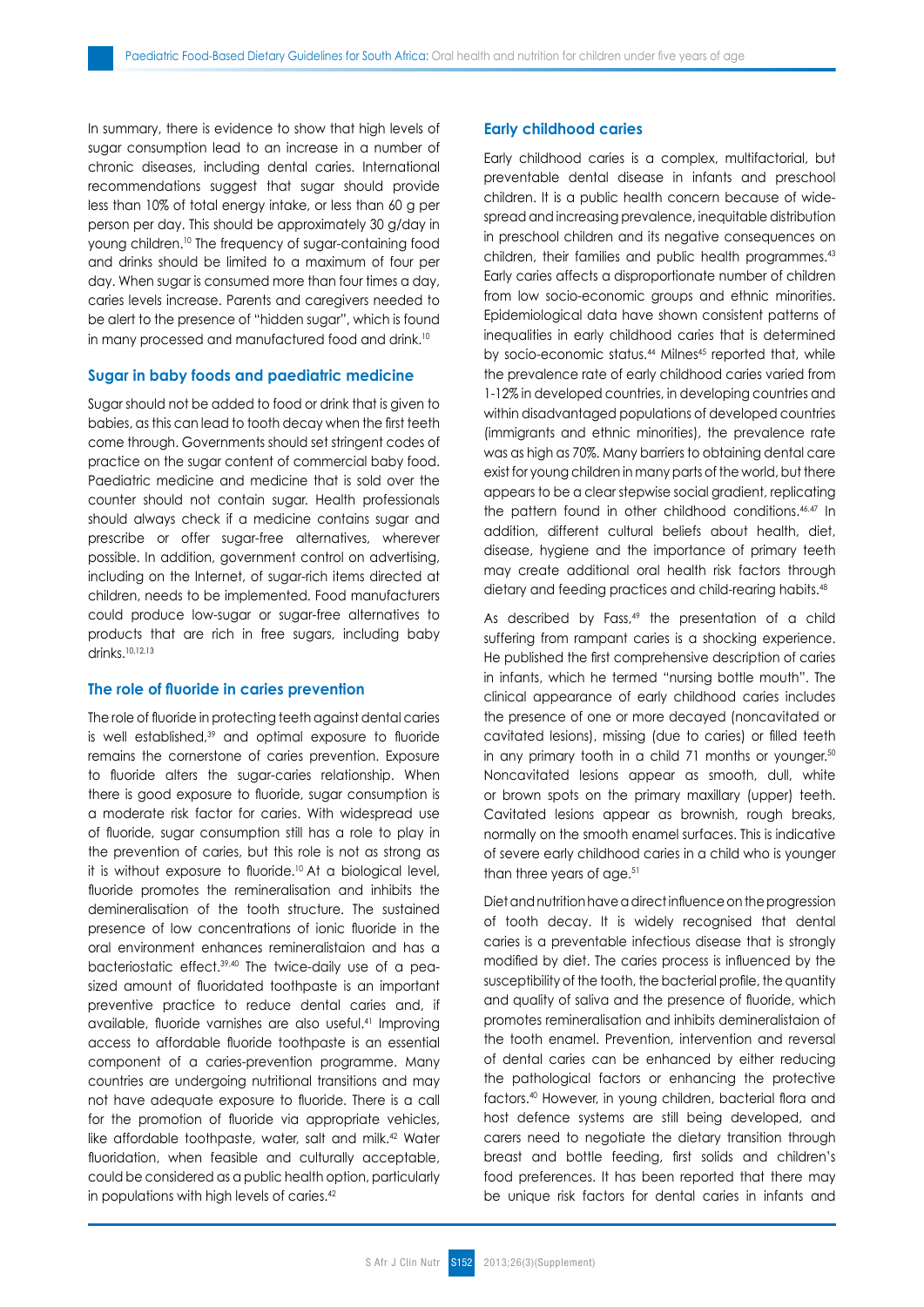young children.52 Early childhood caries is preventable and, with proper oral hygiene and regular exposure to fluoride, the risk of caries can be reduced.<sup>53</sup> Contributing factors that predispose children to early childhood caries include prolonged and night-time bottle feeding of milk and sweetened juice by infants and toddlers, nocturnal breastfeeding after 12 months of age, linear hypoplasia of the primary teeth associated with malnutrition, and the prolonged use of a pacifier covered with honey, sugar or other sweetened foods.54,55 The risk of developing early childhood caries increases in a very young child whose older siblings have a history of dental caries.<sup>51</sup>

#### **The implications of early childhood caries**

Early childhood caries is characterised by a high prevalence,<sup>46</sup> high impact<sup>44</sup> and high resource requirements.<sup>44</sup> If left untreated, it results in pain, bacteraemia, reduced growth and development, speech disorders and premature tooth loss, with its sequelae of compromised chewing, loss of self-esteem and harm to the permanent dentition.56 Its seriousness and societal costs continue to be a significant public health issue, especially in racial or ethnic minorities.55 There is considerable evidence that children who experience early childhood caries continue to be at high risk of new lesions as they grow older, both to the primary and permanent dentitions.57 Treatment of early childhood caries is expensive and time consuming, often requiring extensive restorative treatment and extraction of teeth at an early age.<sup>58</sup>

Early childhood caries has also been implicated in contributing to other health problems. Children with early childhood caries were shown to weigh less than 80% of their ideal weight, and to be in the lowest tenth percentile for weight.59 The mean age of "low-weight" patients with early childhood caries was significantly greater than that of patients at, or above, their ideal weight, indicating that the progression of early childhood caries may affect growth adversely. In addition, the quality of life of the child suffers. Pain or infections associated with early childhood caries may make it difficult for the child to eat. Alternatively, poor nutritional practices may be responsible for reduced weight and caries. Severe dental caries affects nutrition, growth and weight gain.<sup>60,61</sup> Intervention studies have shown that children with severe caries weighed less than their matched controls, and that after treatment of decayed teeth, there was more rapid weight gain.<sup>62,63</sup> The association between dental caries and growth is thought to be because dental pain restricts dietary intake. The chronic inflammation caused by caries is also known to suppress growth through a metabolic pathway, and to reduce haemoglobin as a result of depressed erythrocyte production.<sup>64</sup>

## **Breastfeeding and early childhood caries**

The evidence that suggests that prolonged and nocturnal breastfeeding is associated with an increased risk of early childhood caries is limited and inconsistent, and is based primarily on cross-sectional studies that rely on the retrospective recall of infant feeding practices.<sup>65-68</sup> Furthermore, these studies and subsequent longitudinal studies have failed to adequately measure and control for confounding variables in their study design, such as dental hygiene practices, fluoride usage and dietary factors, including the intake of sugar-based food or beverages, and noncariogenic food, such as milk and dairy products. Scientific evidence of the beneficial effects of breastfeeding on general health is well accepted. Epidemiological studies have also shown minimal adverse effects from breastfeeding on caries development.<sup>14, 69,70</sup>

#### **The prevention of early childhood caries**

Any heathcare worker who cares for children under five years of age is in an ideal position to assist in the prevention of early childhood caries. The education of mothers or caregivers in the prenatal period, prior to the first tooth eruption and following eruption of the first tooth, is critical. The goal of the educational initiative is to increase the knowledge of the mother of causes and risk factors associated with early childhood caries, encourage breastfeeding, promote good oral hygiene and improve the dietary habits of mothers through positive role modelling. It is assumed that an increase in the knowledge of mothers or caregivers will influence their self-care habits and dietary practices and, in turn, improve the dietary and oral hygiene habits of infants, leading to the prevention of early childhood caries.<sup>56</sup>

The primary emphasis of diet counselling should be on sugar intake frequency. The combination of infant feeding practices and repeated consumption of fermentable carbohydrates, such as sweetened beverages or highly processed starchy or sugary foods, increases caries risk.70 Bottle-fed infants should not be put to sleep with the bottle. Weaning from the bottle should be encouraged at 12-14 months of age.70 Established dietary recommendations emphasise that the selection of a variety of foods, a low intake of fat, saturated fat and cholesterol, and moderate use of salt and sodium reduce the risk of chronic disease..4 However, dental diseases, especially caries, are rarely addressed. Dietary advice that is given for general development and well-being needs to be integrated with oral health counselling.<sup>71</sup>

Nutrition education and counselling for the purposes of reducing caries in young children aims to teach parents the importance of reducing high-frequency exposure to obvious and hidden sugar.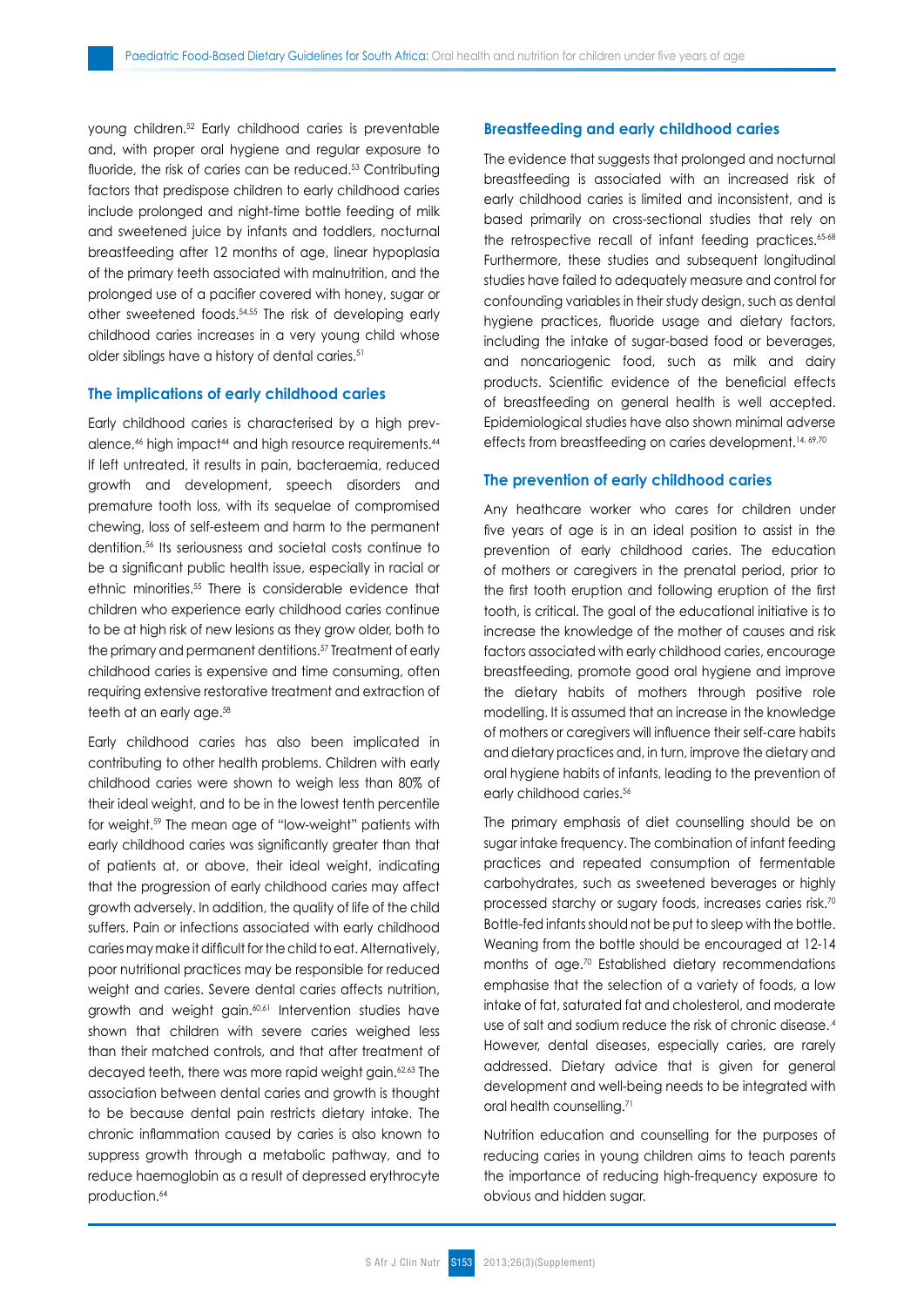Guidelines include:

- Avoiding the frequent consumption of juice or other sugar-containing drinks.
- Discouraging the child from sleeping with a bottle.
- Promoting noncariogenic foods as snacks.
- Fostering eating patterns that are consistent with healthy eating guidelines.
- Limiting cariogenic food to mealtimes.
- Rapidly clearing cariogenic food from the child's oral cavity, either by brushing his or her teeth, or ensuring the consumption of protective foods, e.g. cheese and nuts.
- Restricting sugar-containing snacks that are slowly eaten, e.g. sweets, lollipops and suckers.

A reduction in sugar, in line with the WHO recommendations, promotes good oral health and also has a significant impact on reducing levels of overweight and obesity in children.<sup>14</sup>

Together with nutritional factors, a comprehensive approach and a paradigm shift in preventive approaches is urgently needed<sup>3</sup> to prevent dental caries in preschool children. Changing eating and drinking patterns requires a coordinated strategic approach, which addresses underlying influences on food consumption and creates a more supportive environment promoting healthier nutrition. Food policies and health promotion initiatives need to adopt a range of complementary intervention strategies. A coalition of partners working together is required to achieve a common goal.<sup>71</sup> In addition, efforts should focus on ensuring that there is a wide range of processed baby food and medicine for children that is sugar-free. Policy makers need to make healthy choices the easier choices.

Appropriate advice which targets mother from disadvantaged backgrounds on infant feeding, dietary practices and oral hygiene measures should be a major focus. Furthermore, health professionals require nutrition training so that they are able to offer evidence-based nutritional preventive support in primary healthcare and other community settings, particularly at strategic times in the life course, such as during pregnancy. Infant feeding policies which promote exclusive breastfeeding and appropriate complementary food choices are critically important.3 The South African paediatric FBDGs include specific advice pertaining to oral health. The following FBDGs have been proposed: "Avoid giving tea, coffee and sugary drinks and high-sugar, high-fat and salty snacks" to children aged 6-36 months; and "Use sugar and food and drinks high in sugar sparingly"71 in children aged 3-5 years. The paediatric FBDGs still need to be field tested to ensure accurate communication of the oral health message.

### **Conclusion**

This paper has reviewed the literature and summarised the evidence that shows that diet and nutrition are associated with oral diseases such as dental caries, early childhood caries and dental erosion in children under five years of age. Evidence-based strategies to prevent and improve oral health and nutrition need to be integrated into policies, programmes and practices that reduce the overall caries burden. In addition, partnerships between local, national and international governmental structures and the private sector need to be forged at all levels. A paradigm shift in health promotion and preventive initiatives is needed to promote oral health in children under five years of age, and to alleviate the barriers (physical, cultural, racial, ethnic, social, educational, environmental and those pertaining to health care) that prevent optimal oral health from being achieved.

#### **References**

- 1. Petersen PE. The World Oral Health Report, 2003. Continuous improvement of oral health in the 21st century: the approach of the World Health Organization Oral Programme. Geneva: WHO; 2003.
- 2. World Health Organization. Global action plan for the prevention and control of non-communicable diseases, 2013-2020. Geneva: WHO; 2013.
- 3. Van Wyk PJ, Louw AJ, du Plessis JB. Caries status and treatment needs in South Africa: report of the 1999-2002 National Children's Oral Health Survey. SADJ. 2004;59(6):239-242.
- 4. Petersen PE, Bourgeois D, Ogawa H, et al. The global burden of oral diseases and risks to oral health. Bull World Health Organ*.* 2005;83(9):661-669.
- 5. Low W, Tan S, Schwartz S. The effect of severe caries on the quality of life in young children. Pediatr Dent. 1999;21(6):325-326.
- 6. Wijnhoven TM, van Raaij JM, Spinelli A, et al. WHO European Childhood Obesity Surveillance Initiative 2008: weight, height and body mass index in 6-9-year-old children. Pediatr Obes. 2013;8(2):79-97.
- 7. Drewnowski A. Nutrition transition and global dietary trends. Nutrition. 2000;16(7-8):486-487.
- 8. Drewnowski A, Popkin BM. The nutrition transition: new trends in the global diet. Nutr Rev. 1997;55(2):31-43.
- 9. Drewnowski A, Eichelsdoerfer P. Can low-income Americans afford a healthy diet? Nutr Today. 2010;44(6):246-249.
- 10. Putnam JJ, Allshouse JE. Food consumption, prices, and expenditures, 1970-1997. Washington, DC: Food and Consumers Economics Division, Economic Research Service, US Department of Agriculture; 1999.
- 11. Moynihan P, Petersen PE. Diet, nutrition and the prevention of dental diseases. Public Health Nutr. 2004;7(1A):201-226.
- 12. Hausen H. Caries prediction: state of the art. Community Dent Oral Epidemiol. 1998;25(1):87-96.
- 13. World Health Organization/Food and Agricultural Organization of the United Nations. Diet, nutrition and the prevention of chronic diseases. Geneva: WHO; 2003.
- 14. Moynihan P. The role of diet and nutrition in the aetiology and prevention of oral diseases. Bull World Health Organ. 2005;83(9):694-699.
- 15. Sheiham A. Dietary effects on dental diseases. Public Health Nutr. 2001;4(2B):569-591.
- 16. Touger-Decker R, van Loveren C. Sugars and dental caries. Am J Clin Nutr. 2003;78(4):881S-892S.
- 17. Rugg-Gunn AJ, Nunn JH. Nutrition, diet and oral health. Oxford: Oxford University Press; 1999.
- 18. Lustig RH. Fructose: metabolic, hedonic, and societal parallels with ethanol. J Am Diet Assoc. 2010;110(9):1307-1321.
- 19. Malik VS, Willet WC, Hu FB. Sugar-sweetended beverages and BMI in children and adolescents: reanalysis of a meta-analysis. Am J Clin Nutr. 2009;89(1):438-439.
- 20. Vartanian LR, Schwartz MB, Brownell KD. Effects of soft drink